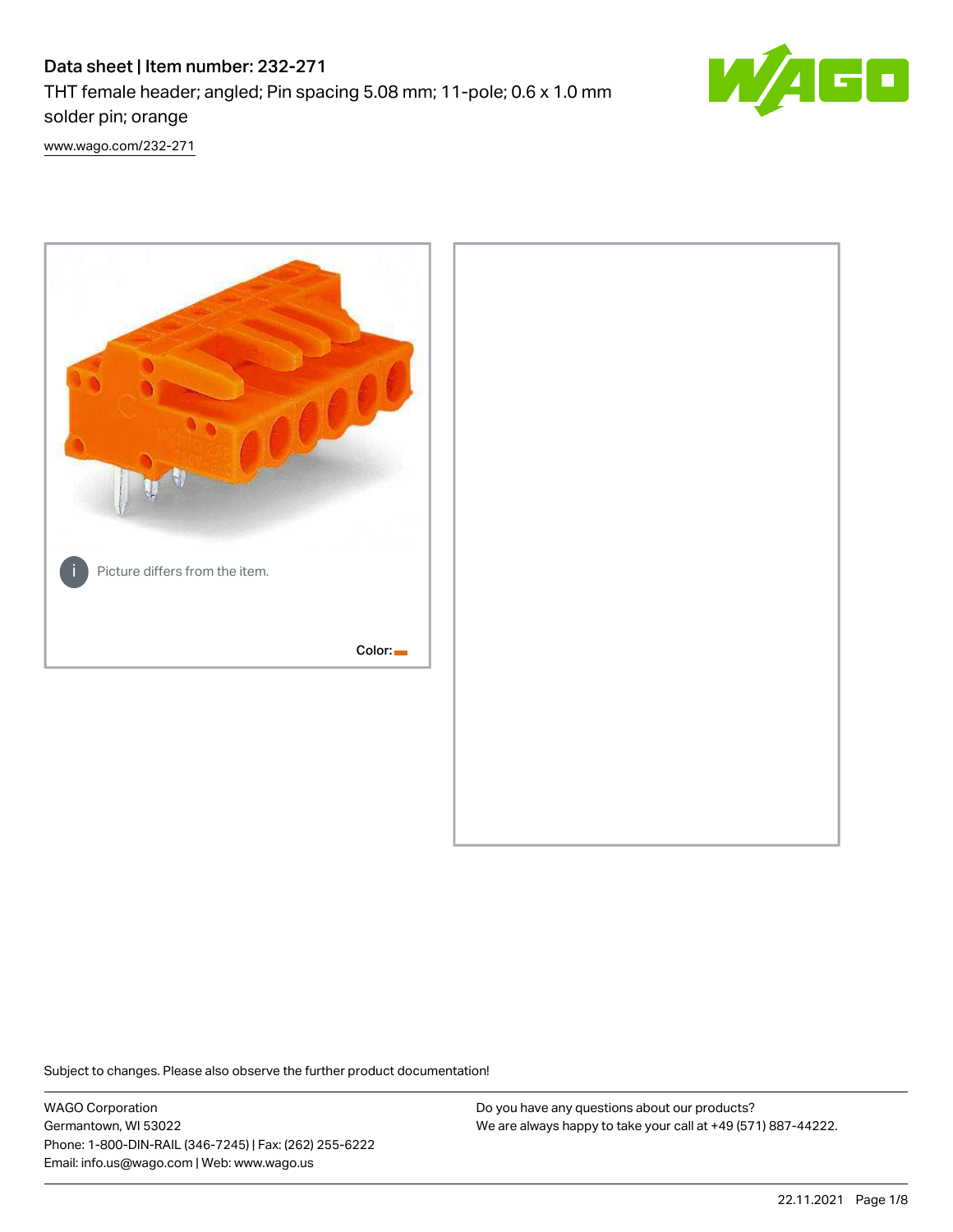[www.wago.com/232-271](http://www.wago.com/232-271)



Dimensions in mm

 $L =$  (pole no. x pin spacing) + 1.5 mm

Distance to first solder pin: 2.2 mm

2- to 3-pole female connectors – one latch only

#### Item description

- **Horizontal or vertical PCB mounting via straight or angled solder pins**
- For board-to-board and board-to-wire connections
- $\blacksquare$ Touch-proof PCB outputs
- $\blacksquare$ Easy-to-identify PCB inputs and outputs
- **Now With coding fingers**

Subject to changes. Please also observe the further product documentation!

WAGO Corporation Germantown, WI 53022 Phone: 1-800-DIN-RAIL (346-7245) | Fax: (262) 255-6222 Email: info.us@wago.com | Web: www.wago.us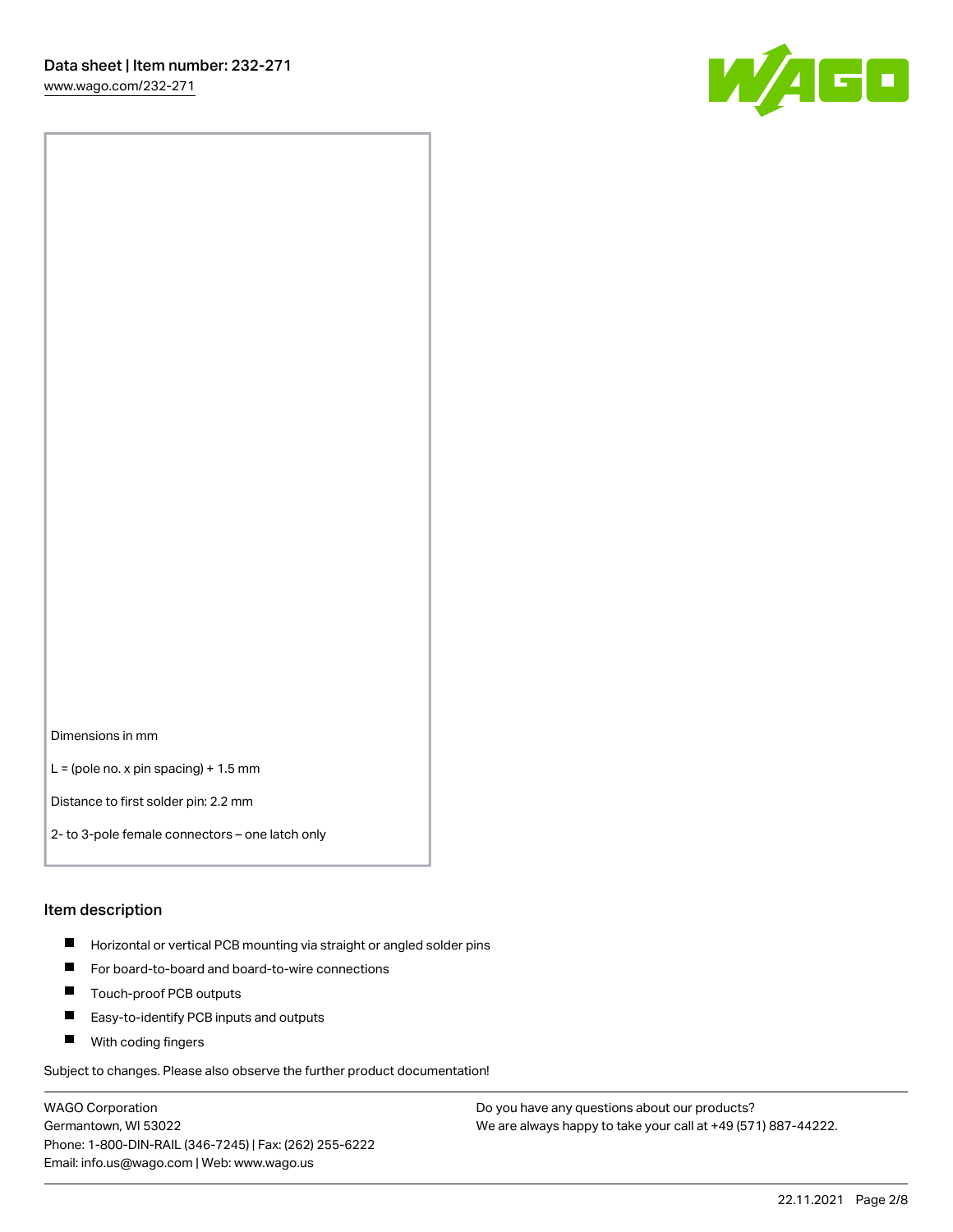

# Data Notes

| Safety information 1 | The <i>MCS – MULTI CONNECTION SYSTEM</i> includes connectors<br>without breaking capacity in accordance with DIN EN 61984. When<br>used as intended, these connectors must not be connected<br>/disconnected when live or under load. The circuit design should<br>ensure header pins, which can be touched, are not live when<br>unmated. |
|----------------------|--------------------------------------------------------------------------------------------------------------------------------------------------------------------------------------------------------------------------------------------------------------------------------------------------------------------------------------------|
| Variants:            | Other pole numbers<br>3.8 mm pin projection for male headers with straight solder pins<br>Gold-plated or partially gold-plated contact surfaces<br>Other versions (or variants) can be requested from WAGO Sales or<br>configured at https://configurator.wago.com/                                                                        |

# Electrical data

#### IEC Approvals

| Ratings per                 | IEC/EN 60664-1                                                       |
|-----------------------------|----------------------------------------------------------------------|
| Rated voltage (III / 3)     | 320 V                                                                |
| Rated surge voltage (III/3) | 4 <sub>k</sub> V                                                     |
| Rated voltage (III/2)       | 320 V                                                                |
| Rated surge voltage (III/2) | 4 <sub>k</sub> V                                                     |
| Nominal voltage (II/2)      | 630 V                                                                |
| Rated surge voltage (II/2)  | 4 <sub>k</sub> V                                                     |
| Rated current               | 12A                                                                  |
| Legend (ratings)            | (III / 2) $\triangleq$ Overvoltage category III / Pollution degree 2 |

# UL Approvals

| Approvals per                  | <b>UL 1059</b> |
|--------------------------------|----------------|
| Rated voltage UL (Use Group B) | 300 V          |
| Rated current UL (Use Group B) | 15 A           |
| Rated voltage UL (Use Group D) | 300 V          |
| Rated current UL (Use Group D) | 10 A           |

# Ratings per UL

| Rated voltage UL 1977 | 600 V |
|-----------------------|-------|
| Rated current UL 1977 |       |

Subject to changes. Please also observe the further product documentation!

| <b>WAGO Corporation</b>                                | Do you have any questions about our products?                 |
|--------------------------------------------------------|---------------------------------------------------------------|
| Germantown, WI 53022                                   | We are always happy to take your call at +49 (571) 887-44222. |
| Phone: 1-800-DIN-RAIL (346-7245)   Fax: (262) 255-6222 |                                                               |
| Email: info.us@wago.com   Web: www.wago.us             |                                                               |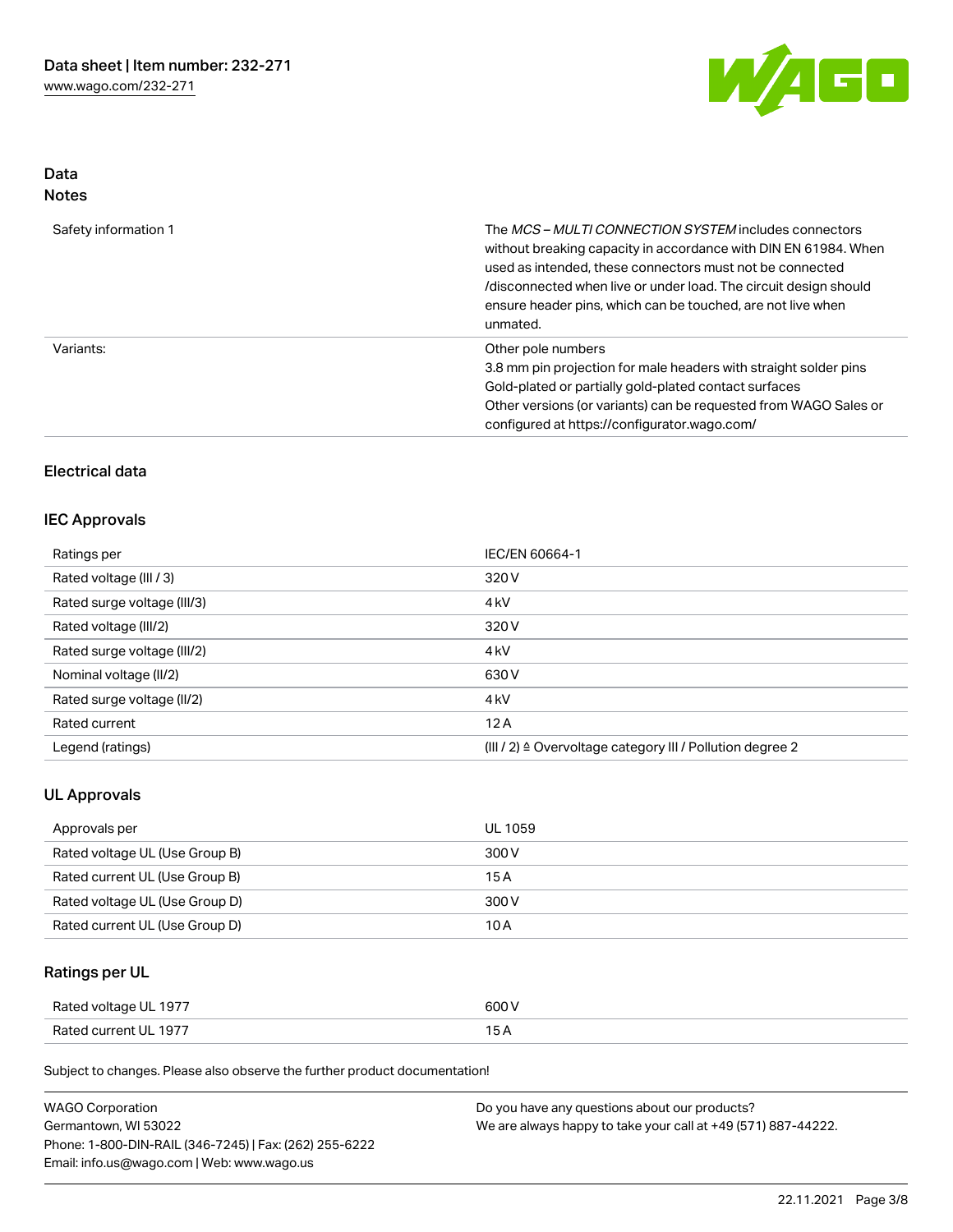

# CSA Approvals

| Approvals per                     | <b>CSA</b> |
|-----------------------------------|------------|
| Rated voltage CSA (Use Group B)   | 300 V      |
| Rated current CSA (Use Group B)   | 15A        |
| Rated voltage CSA (Use Group D)   | 300 V      |
| Rated current CSA (Use Group D)   | 10A        |
| Connection data                   |            |
| Total number of connection points | 11         |
|                                   |            |
| Total number of potentials        | 11         |
| Number of connection types        | 1          |
| Number of levels                  | 1          |
| <b>Connection 1</b>               |            |

# Physical data

| Pin spacing                          | 5.08 mm / 0.2 inch    |
|--------------------------------------|-----------------------|
| Width                                | 57.38 mm / 2.259 inch |
| Height                               | 16.6 mm / 0.654 inch  |
| Height from the surface              | 11.6 mm / 0.457 inch  |
| Depth                                | 18.25 mm / 0.719 inch |
| Solder pin length                    | $5 \,\mathrm{mm}$     |
| Solder pin dimensions                | $0.6 \times 1$ mm     |
| Drilled hole diameter with tolerance | $1.3$ $(+0.1)$ mm     |

# Plug-in connection

| Contact type (pluggable connector) | Female header |
|------------------------------------|---------------|
| Connector (connection type)        | for PCB       |
| Mismating protection               | No            |
| Mating direction to the PCB        | 0°            |
| Locking of plug-in connection      | Without       |

## PCB contact

PCB Contact **THT** 

Subject to changes. Please also observe the further product documentation!

| <b>WAGO Corporation</b>                                | Do you have any questions about our products?                 |
|--------------------------------------------------------|---------------------------------------------------------------|
| Germantown, WI 53022                                   | We are always happy to take your call at +49 (571) 887-44222. |
| Phone: 1-800-DIN-RAIL (346-7245)   Fax: (262) 255-6222 |                                                               |
| Email: info.us@wago.com   Web: www.wago.us             |                                                               |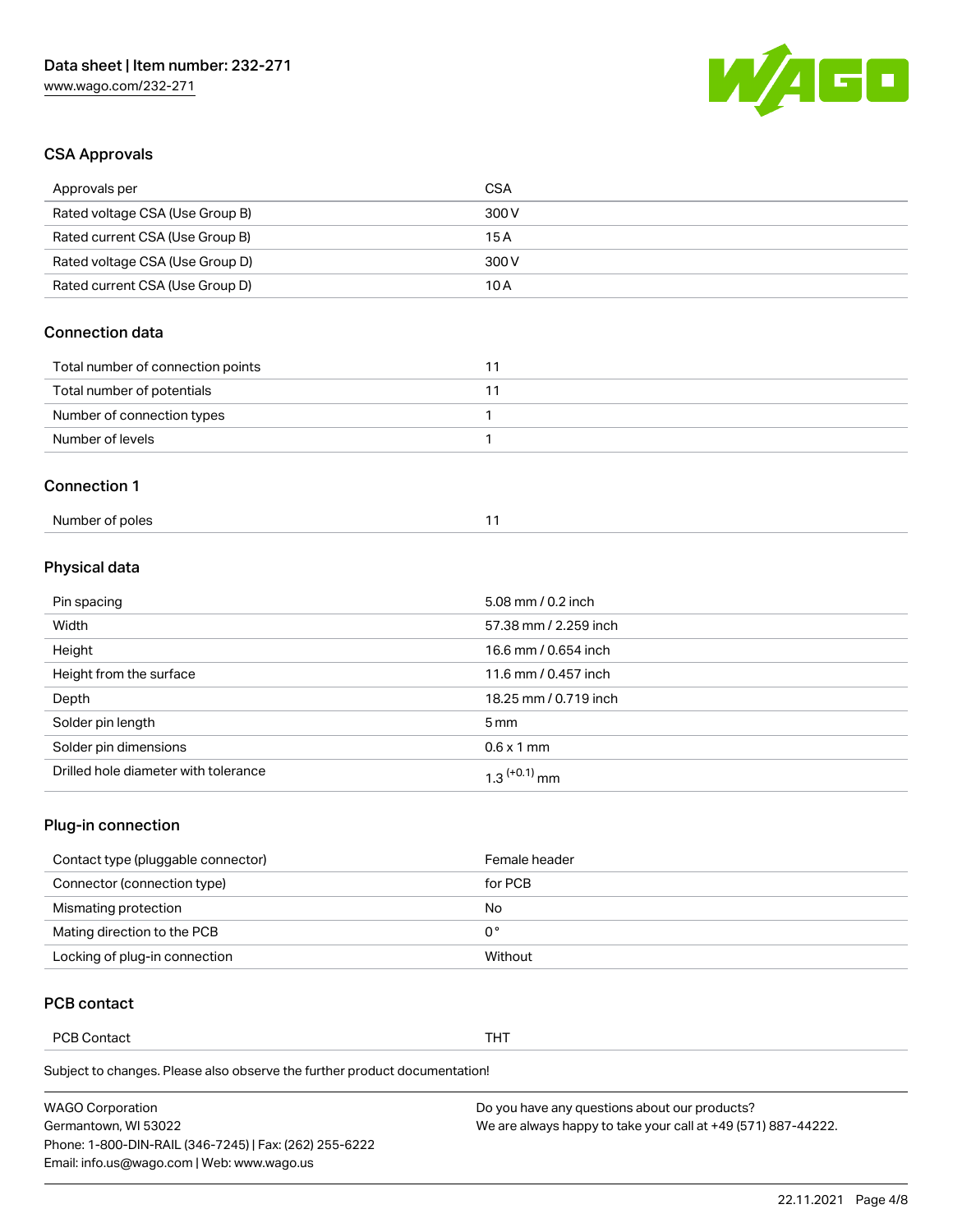[www.wago.com/232-271](http://www.wago.com/232-271)



| Solder pin arrangement              | over the entire female connector (in-line) |
|-------------------------------------|--------------------------------------------|
| Number of solder pins per potential |                                            |

#### Material data

| Color                       | orange           |
|-----------------------------|------------------|
| Material group              |                  |
| Insulation material         | Polyamide (PA66) |
| Flammability class per UL94 | V0               |
| Contact material            | Copper alloy     |
| Contact plating             | tin-plated       |
| Fire load                   | $0.159$ MJ       |
| Weight                      | 9.6g             |

#### Environmental requirements

|  | Limit temperature range | $-60+85 °C$ |  |
|--|-------------------------|-------------|--|
|--|-------------------------|-------------|--|

## Commercial data

| Product Group         | 3 (Multi Conn. System) |
|-----------------------|------------------------|
| PU (SPU)              | 25 Stück               |
| Packaging type        | box                    |
| Country of origin     | DE                     |
| <b>GTIN</b>           | 4044918579551          |
| Customs tariff number | 8536694040             |

#### Approvals / Certificates

#### Country specific Approvals

Phone: 1-800-DIN-RAIL (346-7245) | Fax: (262) 255-6222

Email: info.us@wago.com | Web: www.wago.us

|                         |                                                                            |                                                               | Certificate |
|-------------------------|----------------------------------------------------------------------------|---------------------------------------------------------------|-------------|
| Logo                    | Approval                                                                   | <b>Additional Approval Text</b>                               | name        |
|                         | <b>CB</b>                                                                  | IEC 61984                                                     | NL-39756    |
|                         | <b>DEKRA Certification B.V.</b>                                            |                                                               |             |
|                         | <b>KEMA/KEUR</b>                                                           | EN 61984                                                      | 2190761.01  |
| KEMA                    | <b>DEKRA Certification B.V.</b>                                            |                                                               |             |
|                         |                                                                            |                                                               |             |
| <b>Ship Approvals</b>   |                                                                            |                                                               |             |
|                         |                                                                            |                                                               | Certificate |
| Logo                    | Approval                                                                   | <b>Additional Approval Text</b>                               | name        |
|                         | Subject to changes. Please also observe the further product documentation! |                                                               |             |
| <b>WAGO Corporation</b> | Do you have any questions about our products?                              |                                                               |             |
| Germantown, WI 53022    |                                                                            | We are always happy to take your call at +49 (571) 887-44222. |             |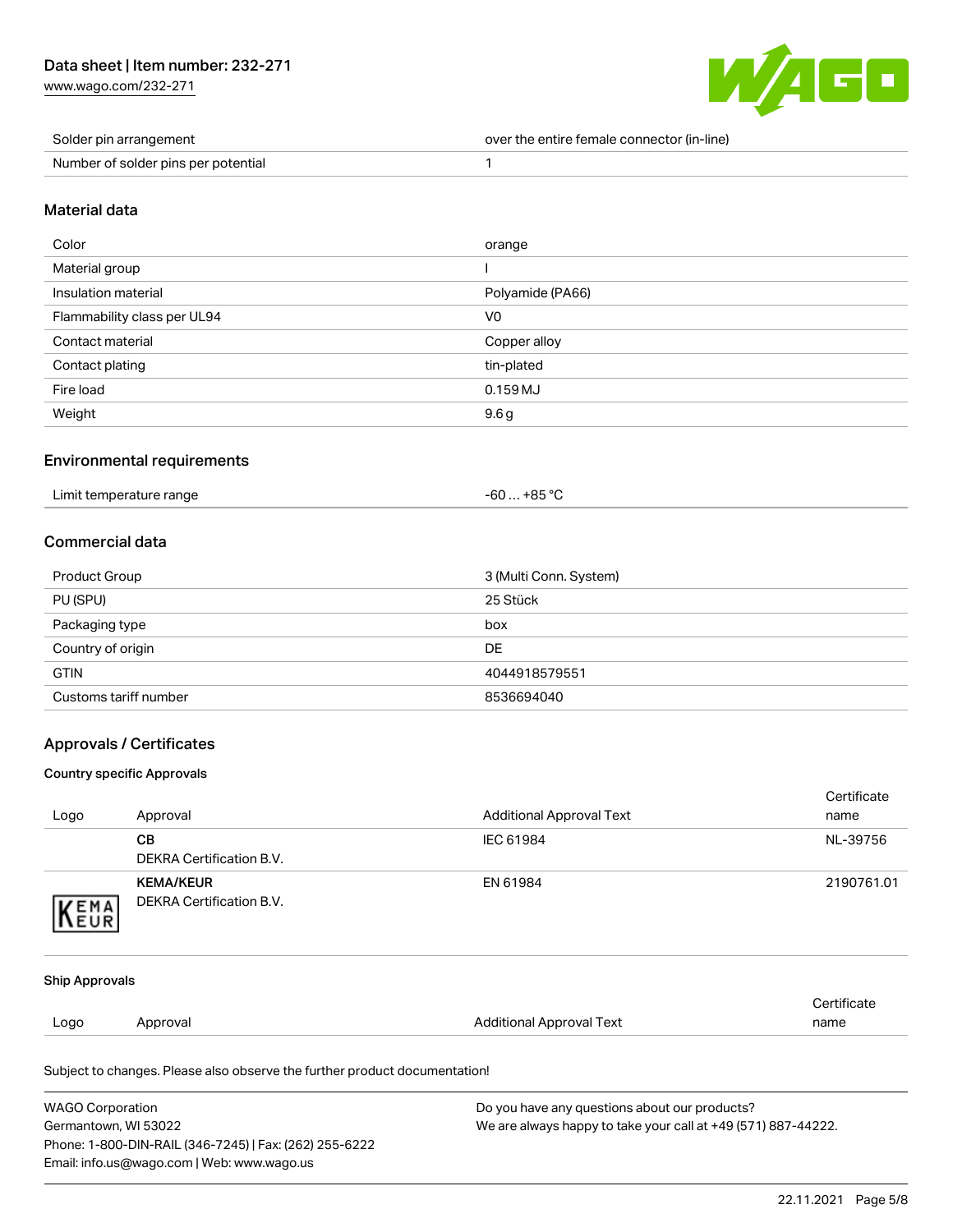# Data sheet | Item number: 232-271

[www.wago.com/232-271](http://www.wago.com/232-271)





| ABS                                                       | <b>ABS</b><br>American Bureau of Shipping                                                                                  |                                                                                                                |                              | $19 -$<br>HG15869876-<br><b>PDA</b> |
|-----------------------------------------------------------|----------------------------------------------------------------------------------------------------------------------------|----------------------------------------------------------------------------------------------------------------|------------------------------|-------------------------------------|
|                                                           | ${\sf LR}$<br>Lloyds Register                                                                                              | IEC 61984                                                                                                      |                              | 96/20035 (E5)                       |
| <b>UL-Approvals</b>                                       |                                                                                                                            |                                                                                                                |                              |                                     |
| Logo                                                      | Approval                                                                                                                   | <b>Additional Approval Text</b>                                                                                |                              | Certificate<br>name                 |
|                                                           | UL<br>UL International Germany GmbH                                                                                        | <b>UL 1977</b>                                                                                                 |                              | E45171                              |
|                                                           | <b>UR</b><br>Underwriters Laboratories Inc.                                                                                | UL 1059                                                                                                        |                              | E45172                              |
| Counterpart                                               | Item no.231-641                                                                                                            |                                                                                                                |                              |                                     |
|                                                           | Male connector; 11-pole; Pin spacing 5.08 mm; orange                                                                       |                                                                                                                | www.wago.com/231-641         |                                     |
|                                                           | Item no.231-641/019-000<br>Male connector; 11-pole; Pin spacing 5.08 mm; mounting flange; orange                           |                                                                                                                | www.wago.com/231-641/019-000 |                                     |
| <b>Optional accessories</b><br><b>Testing accessories</b> |                                                                                                                            |                                                                                                                |                              |                                     |
| Testing accessories                                       | Item no.: 231-661<br>Test plugs for female connectors; for 5 mm and 5.08 mm pin spacing; 2,50 mm <sup>2</sup> ; light gray |                                                                                                                |                              | www.wago.com/231-661                |
| <b>Downloads</b><br>Documentation                         |                                                                                                                            |                                                                                                                |                              |                                     |
| <b>Additional Information</b>                             |                                                                                                                            |                                                                                                                |                              |                                     |
| Technical explanations                                    |                                                                                                                            | 2019 Apr 3                                                                                                     | pdf                          | Download                            |
|                                                           | Subject to changes. Please also observe the further product documentation!                                                 |                                                                                                                |                              |                                     |
| <b>WAGO Corporation</b><br>Germantown, WI 53022           | Phone: 1-800-DIN-RAIL (346-7245)   Fax: (262) 255-6222<br>Email: info.us@wago.com   Web: www.wago.us                       | Do you have any questions about our products?<br>We are always happy to take your call at +49 (571) 887-44222. |                              |                                     |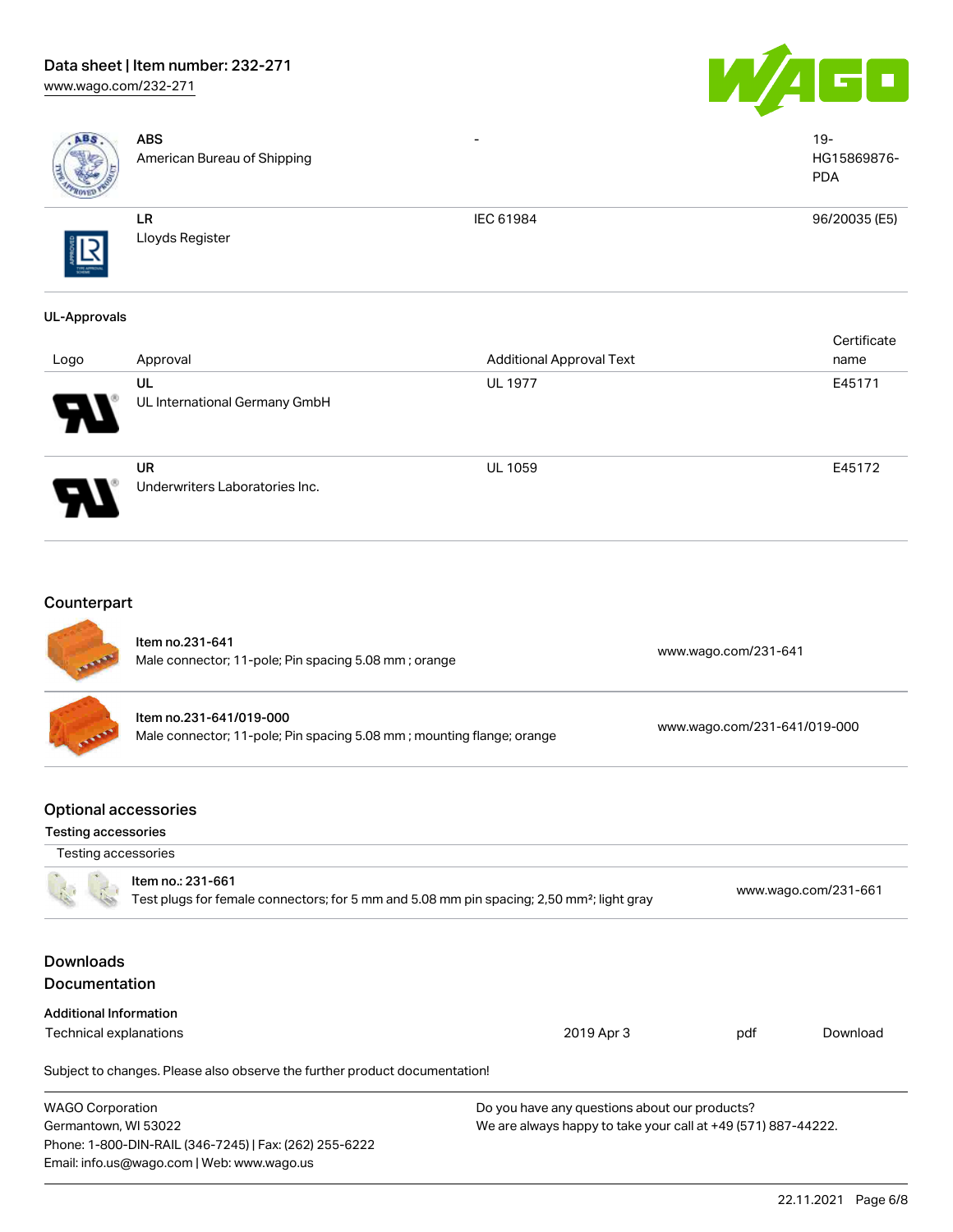

2.0 MB

#### CAD files

#### CAE data

| EPLAN Data Portal 232-271                                                                                                                                              | URL | Download |
|------------------------------------------------------------------------------------------------------------------------------------------------------------------------|-----|----------|
| ZUKEN Portal 232-271                                                                                                                                                   | URL | Download |
| <b>PCB Design</b>                                                                                                                                                      |     |          |
| Symbol and Footprint 232-271                                                                                                                                           | URL | Download |
| CAx data for your PCB design, consisting of "schematic symbols and PCB footprints",<br>allow easy integration of the WAGO component into your development environment. |     |          |
| Supported formats:                                                                                                                                                     |     |          |
| Accel EDA 14 & 15                                                                                                                                                      |     |          |

- $\blacksquare$ Altium 6 to current version
- 
- $\blacksquare$ Cadence Allegro
- $\blacksquare$ **DesignSpark**
- $\blacksquare$ Eagle Libraries
- $\blacksquare$ KiCad
- $\blacksquare$ Mentor Graphics BoardStation
- $\blacksquare$ Mentor Graphics Design Architect
- $\blacksquare$ Mentor Graphics Design Expedition 99 and 2000
- $\blacksquare$ OrCAD 9.X PCB and Capture
- $\blacksquare$ PADS PowerPCB 3, 3.5, 4.X, and 5.X
- $\blacksquare$ PADS PowerPCB and PowerLogic 3.0
- $\blacksquare$ PCAD 2000, 2001, 2002, 2004, and 2006
- $\blacksquare$ Pulsonix 8.5 or newer
- П **STL**
- $\blacksquare$ 3D STEP
- $\blacksquare$ TARGET 3001!
- $\blacksquare$ View Logic ViewDraw
- $\blacksquare$ Quadcept
- $\blacksquare$ Zuken CadStar 3 and 4
- $\blacksquare$ Zuken CR-5000 and CR-8000

PCB Component Libraries (EDA), PCB CAD Library Ultra Librarian

Subject to changes. Please also observe the further product documentation!